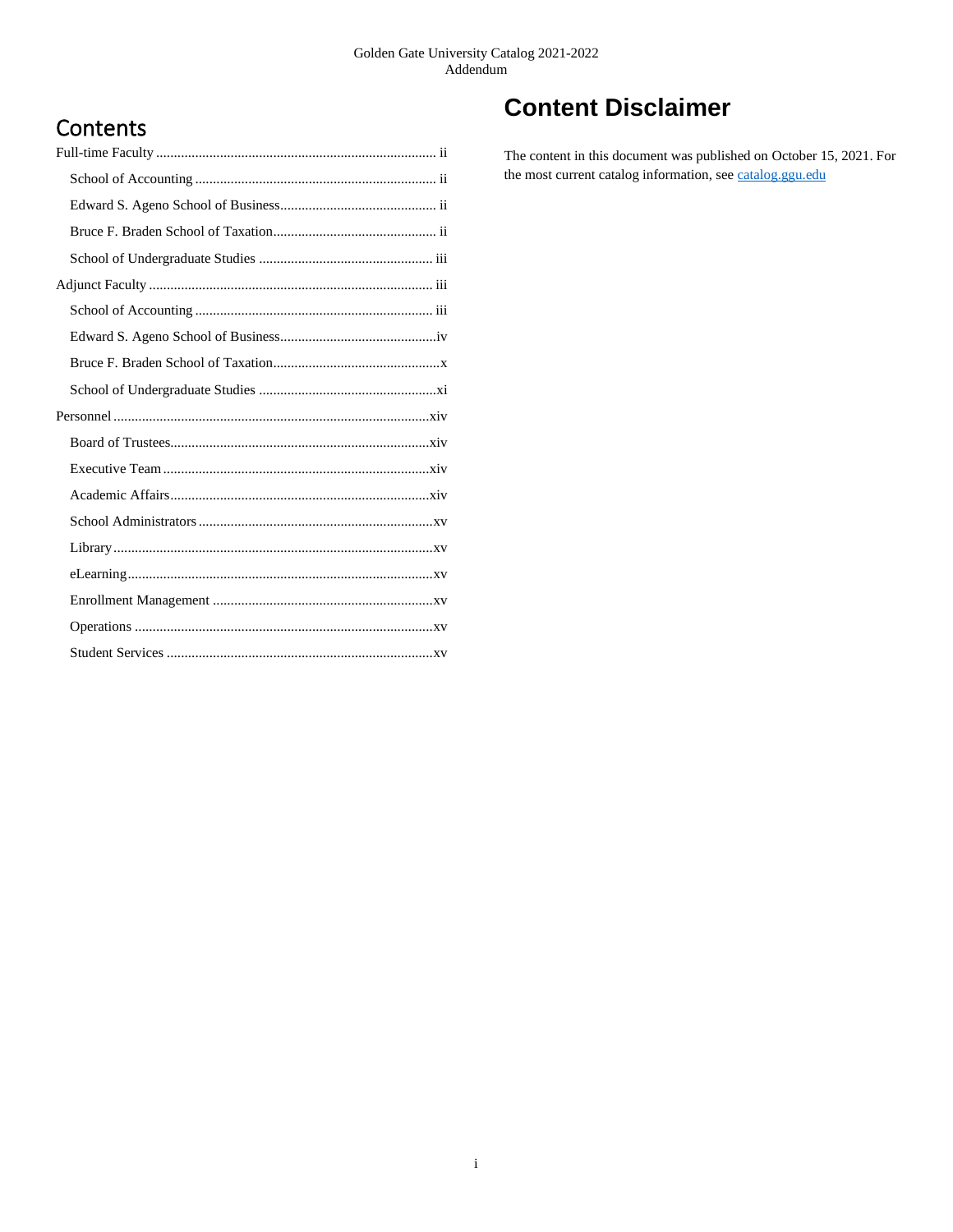# **Full-time Faculty**

# **School of Accounting**

# **Farima Fakoor, Assistant Professor**

BS, San Francisco State University; MBA, Golden Gate University; DBA, Golden Gate University

# **John Lord, Lecturer**

BS, California State University, East Bay

# **Edward S. Ageno School of Business**

# **Richard Dawe, Professor**

BS, BA, Bowling Green State University; MS, U.S. Air Force Institute of Technology; MBA, California State University, East Bay; PhD, Golden Gate University

# **Joaquin L. Gonazlez, III, Professor; Director, Graduate Public Administration Program**

BA, De La Salle University; MPH, University of the Philippines, Diliman; PhD, University of Utah

# **SueAnn Hirschberg, Lecturer; Director of Marketing**

 BA, George Washington University; MBA, Golden Gate University

# **Marianne Koch, Professor; Chair, Human Resource Management Department**

BA, University of Michigan; MPhil, PhD, Columbia University

# **Judith Lee, Associate Professor; Chair, Department of Operations and Information Technology Management**

BS, Catholic University of America; MBA, Seton Hall University; DBA, Golden Gate University

# **Catherine Manohar, Associate Professor**

BA, Agnes Scott College; PhD, University of South Carolina

# **Mick McGee, Assistant Professor**

MPA, DPA, Golden Gate University

# **Ross Millerick, Lecture**r

BS, MS, University of California, Berkeley

# **Marcia Ruben, Associate Professor; Chair, Department of Management**

BA, University of California, Berkeley; MS, California State University, East Bay; MA, PhD, Fielding Graduate University

# **Robert Shoffner, Lecturer**

BA, Brown University; MBA, Golden Gate University

# **Marie Spark, Lecturer**

BA, University of California, Berkeley; MA, University of Arizona

# **Tom Wooldridge, Associate Professor; Chair, Department of Psychology**

AB, Brown University; MA, PsyD, Argosy University

# **Siamak H. Zadeh, Associate Professor**

MPhil, PhD, Columbia University

# **Bruce F. Braden School of Taxation**

# **James S. Henderson, Associate Professor**

BA, San Francisco State University; JD, University of San Francisco; Director of Estate Planning; CPA

# **Wendell Hutchinson, Assistant Professor**

BA, University of California, Berkeley; JD, LLM (Taxation), Golden Gate University; CPA

# **Barbara Karlin, Dean Emerita, Professor**

BA, Stanford University; LLM (Taxation), Golden Gate University; JD, University of California, Hastings College of Law

# **Jeffrey Karlin, Professor**

BS, State University of New York at Stony Brook; JD, University of California, Hastings College of the Law; LLM (Taxation), Golden Gate University; CPA (Inactive)

# **Eric Lee, Senior Lecturer**

BS, University of California, Berkeley; MS, Golden Gate University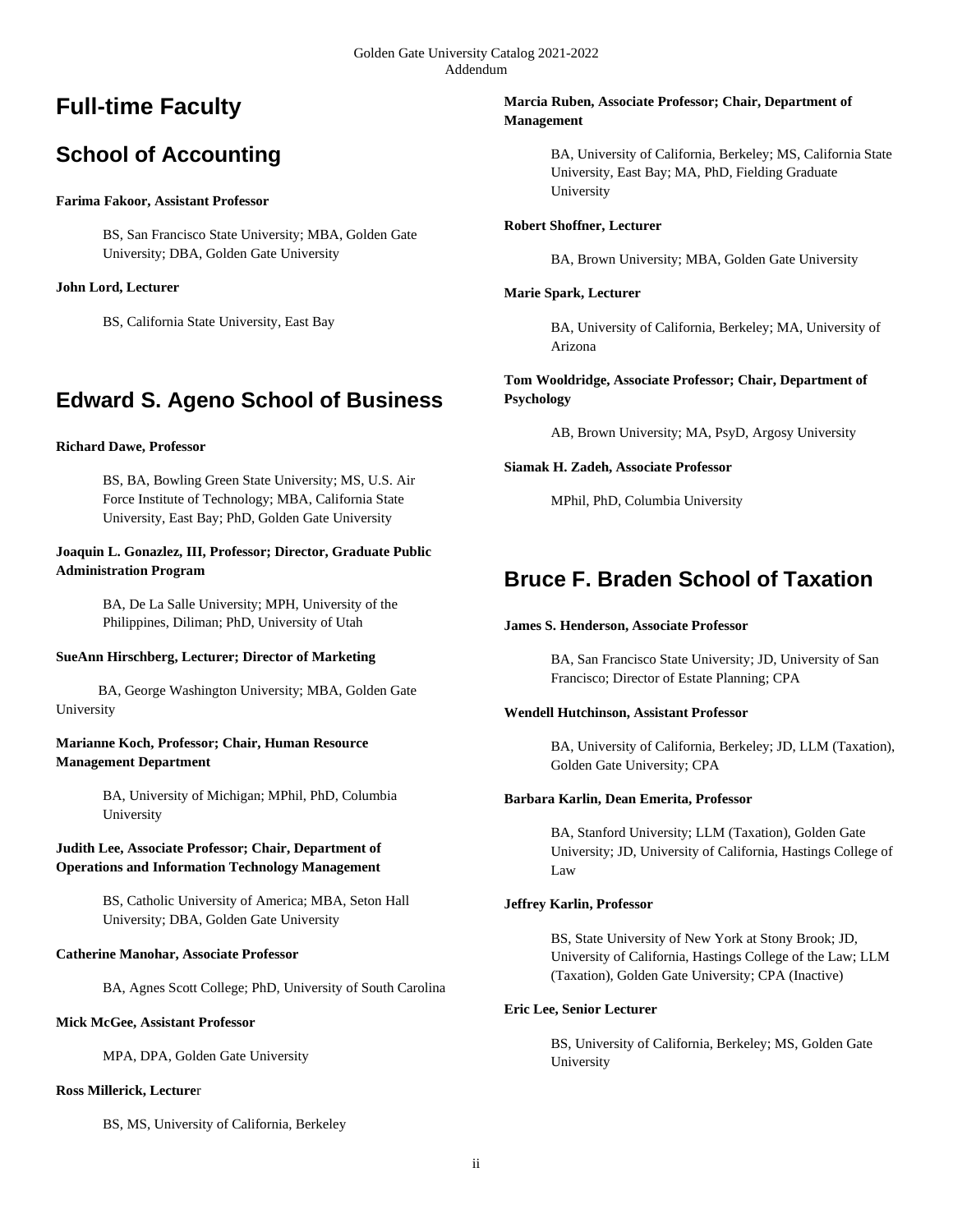#### Golden Gate University Catalog 2021-2022 Addendum

## **Joseph G. Walsh, Professor**

BS, MBA, University of California, Berkeley; JD, University of California, Hastings College of the Law; LLM (Taxation), New York University; CPA

# **School of Undergraduate Studies**

# **Donald Felipe, Professor; Chair, Liberal Studies**

BA, University of California, Berkeley; MA, PhD, University of Texas

#### **Nate Hinerman, Associate Professor**

MA, University of San Francisco; MS, University of California, Berkeley; PhD, Graduate Theological Union

#### **Oylum Ispir, Lecturer**

BS, Middle East Technical University; MA, Hacettepe University; PhD, Middle East Technical University

#### **Carolyn Ownbey, Assistant Professor**

BA, University of California, Davis; MA, Boston College; EdD, McGill University

#### **Walter W. Stevenson, Professor**

BA, University of California, Berkeley; MBA, DBA, Golden Gate University

# **Jeffery Yergler, Assistant Professor; Chair, Undergraduate Management**

BA, Westmont College; MDiv, Fuller Theological Seminary; DMin, Columbia Theological Seminary; PhD, Gonzaga University

# **Adjunct Faculty**

# **School of Accounting**

#### **Erick Bell, Adjunct Professor**

BS, California State University, East Bay; MS, Golden Gate University

#### **Ahmet Cagin, Senior Adjunct Professor**

 BS, Bogazici University; MBA, University of California, Berkeley

#### **Michael Dore, Adjunct Professor**

BS, San Francisco State University; MBA, San Francisco State University; LLM (Taxation), JD, Golden Gate University

## **Chong Ee, Adjunct Professor**

 BS, Carnegie-Mellon University; MS, Carnegie-Mellon University

#### **Derek Gee, Adjunct Professor**

 BS, University of California, Riverside; MS, MS, Golden Gate University

#### **Denise Gibson, Senior Adjunct Professor**

 BA, Oberlin College; MA, Stanford University; MBA, San Jose State University

#### **Alice Jeong, Adjunct Professor**

BS, University of California, Berkeley

#### **John Kallas, Adjunct Professor**

 B, University of San Francisco; MBA, Saint Mary's College, California

#### **George Koutouras, Adjunct Professor**

JD, University of Detroit Mercy

#### **Rocco Lamanna, Adjunct Professor**

BBA, Central Washington University; MA, California School of Professional Psychology; EdD, Alliant International University

#### **Nathan Larson, Adjunct Professo**r

MAcc, Brigham Young University

#### **Christine LeGrand, Adjunct Professor**

BA, University of Western Ontario; Cert, University of California, Berkeley; MS, MAcc, Golden Gate University

## **Colm Martin, Adjunct Professor**

M, Trinity College, University of Dublin

#### **Shiva Moozoun, Senior Adjunct Professor**

 BA, West Virgina University; LLM (Taxation), JD, Golden Gate University

#### **Istvan Morang, Adjunct Professor**

M, Webster University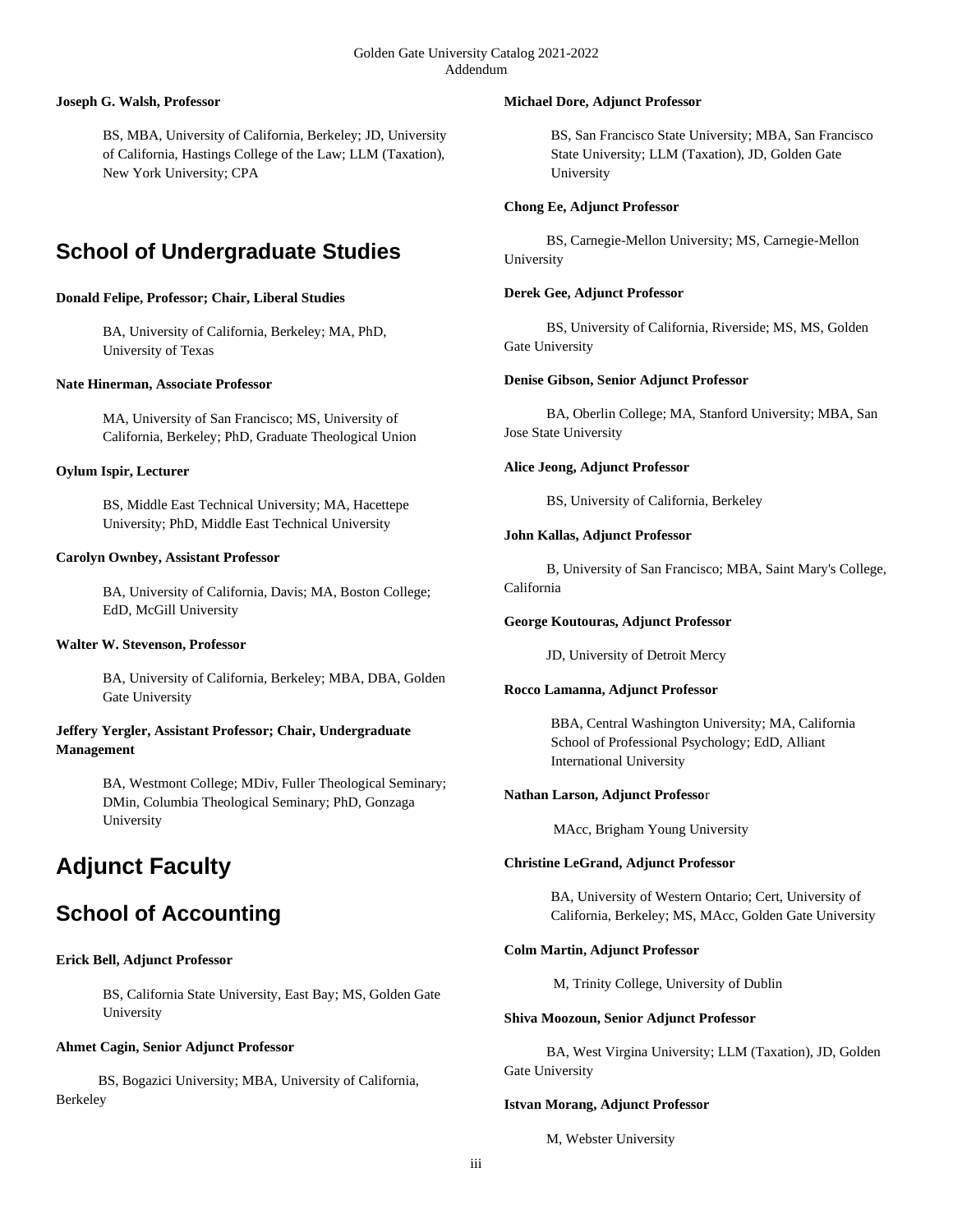#### **Sanja Morang, Adjunct Professor**

BA, Webster University

## **Hossein Sepas Carney, Adjunct Professor**

BA, University of Tehran; MAcc, Golden Gate University

## **Mike Vaishnav, Adjunct Professor**

BS, MS, Maharaja Sayajirao University of Baroda

# **Haiping Wang, Adjunct Professor**

 BComm, Victoria University, Wellington; MBA, University of California, Berkeley

## **Iana Zemniakova, Senior Adjunct Professor**

 BS, Academcy of Business Administration; MAcc, MBA, Golden Gate University

# **Edward S. Ageno School of Business**

## **Elisabetta Ambrosia, Adjunct Professor**

BS, University of Arizona; MA, Wright Institute; PsyD, Wright Institute

# **Liam Anderson, Adjunct Professor**

B, University of California, Berkeley; MBA, Hautes Études Commercials de Paris

## **Robert Arne, Adjunct Professor**

BA, University of California, Berkeley; MA, University of Chicago; MS, Golden Gate University

#### **Manish Arora, Adjunct Professor**

M, University of Oregon; MBA, Georgetown University

#### **Anthony Assi, Adjunct Professor**

MS, University of St. Joseph, Beirut

#### **Ruth Astle Samas, Senior Adjunct Professor**

BA, San Francisco State University; SJD, Golden Gate University

#### **Anil Awasti, Adjunct Professor**

 BA, San Francisco State University; MA, Golden Gate University

#### **Celeste Ayers, Senior Adjunct Professor**

 BS, California State University, Stanislaus; MBA, Golden Gate University

## **Xi Bai, Adjunct Professor**

MS, DBA, Golden Gate University

## **Daniel Beck, Adjunct Professor**

 BA, U.S. Naval Academy; MA, University of Maryland; MBA, Harvard University

## **Thea Bellos, Senior Adjunct Professor**

 MBA, Saint Mary's College, California; MA, San Jose State University

## **Virginia Bennett, Adjunct Professor**

 BS, Ohio State University; MA, John F. Kennedy University; PhD, American School of Professional Psychology

## **Nicholas Began, Senior Adjunct Professor**

BA, St. Louis University; MS, Florida State University

## **Richard Berry, Senior Adjunct Professor**

BS, Iowa State University; MS, Golden Gate University

#### **Susan Berzon, Adjunct Professor**

BA, Indiana University; MBA, Illinois State University; MS, Nova Southeastern University; PsyD, Chicago School of Professional Psychology

## **Nicole Birdsall, Senior Adjunct Professor**

 BS, Northern Illinois University; MA, MBA, Golden Gate University

#### **Joe Black, Distinguished Adjunct Professor**

MS, Pepperdine University

#### **Tamara Blake, Adjunct Professor**

B, Montana State University; M, Montana State University

#### **Erika Boissiere, Adjunct Professor**

BA, University of Colorado; MA, University of San Francisco

#### **Mary Anne Brady, Adjunct Professor**

 MA, California School of Professional Psychology; EdD, University of San Francisco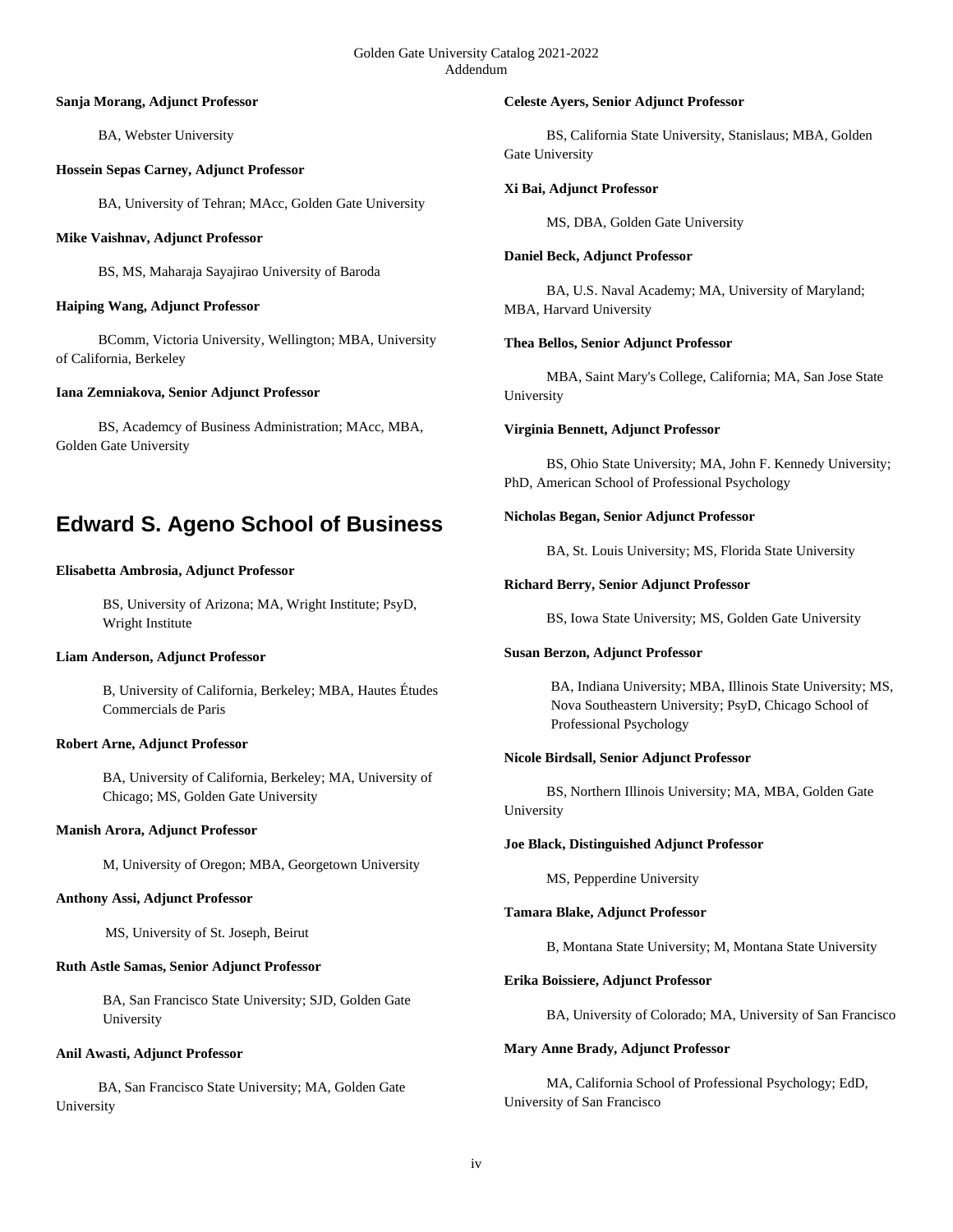## **Michelle Branner, Adjunct Professor**

 BA, California State University, Long Beach; MBA, University of Phoenix

## **Willie Britt, Distinguished Adjunct Professor**

 BS, Norfolk State University; MA, Central Michigan University; DPA, Golden Gate University

## **Elissa Buie, Distinguished Adjunct Professor**

BS, University of Virginia; MBA, University of Maryland

# **Norma Buss, Adjunct Professor**

BBA, Whittier College; MBA, Golden Gate University

## **Cliff Butler, Adjunct Professor**

BS, California Polytechnic State University, San Luis Obispo; MBA, Golden Gate University; DBA, Nova Southeastern University

## **Douglas Carlberg, Adjunct Professor**

 BS, California Polytechnic State University, San Luis Obispo; MS, Golden Gate University

## **Jennifer Carri, Adjunct Professor**

 BA, Johns Hopkins University; MA, Pacifica Graduate Institute; JD, University of Chicago

#### **Michael Chaddick, Adjunct Professor**

 BS, University of California, Berkeley; MBA, Monterey Institute of International Studies

# **Cathy Chang, Adjunct Professor**

 BS, University of San Francisco; MA, University of San Francisco

#### **Kini Chang, Adjunct Professor**

 BA, University of California, Riverside; MA, University of San Francisco

## **Robert Chow, Senior Adjunct Professor**

 BS, San Francisco State University; MS, Golden Gate University

#### **Damon Conklin, Adjunct Professor**

 AA, Sierra College; AS, Sierra College; BA, California State University, Sacramento; MPA, Golden Gate University

## **Gwen Cooper, Adjunct Professor**

 BBA, Missouri State University; MA, University of San Francisco; MA, George Mason University; MA, Fielding Graduate University

## **Heather Cowan-Spiegel, Adjunct Professor**

BA, University of Washington

# **Terry Curl, Senior Adjunct Professor**

BS, California Polytechnic State University, San Luis Obispo; MPA, University of Southern California; DPA, University of Southern California

## **Tom Cushing, Senior Adjunct Professor**

 BS, University of Michigan; MBA, University of Illinois; JD, University of Illinois

## **Lydia Daniels, Distinguished Adjunct Professor**

BA, MS, Golden Gate University; PhD, Walden University

# **Erin Daruszka, Adjunct Professor**

MA, Northern Illinois University

## **Saundra Davis, Distinguished Adjunct Professor**

BS, MS, Golden Gate University

#### **Ignacio Dayrit, Adjunct Professor**

 BS, University of the Philippines; M, University of California, Berkeley

#### **Soumendra De, Adjunct Professor**

 BTech, Indian Institute of Technology; MBA, Indian Institute of Management Kozhikode; DBA, Southern Illinois University, Carbon

#### **Anthony Deleon, Senior Adjunct Professor**

 Conversion, Harvard University; MBA, University of Pennsylvania; DBA, Golden Gate University

## **Martin Dirks, Senior Adjunct Professor**

BS, Bemidji State University; MBA, Harvard University

#### **Sylvia Doss, Senior Adjunct Professor**

 BS, University of California, Los Angeles; MBA, Loyola Marymount University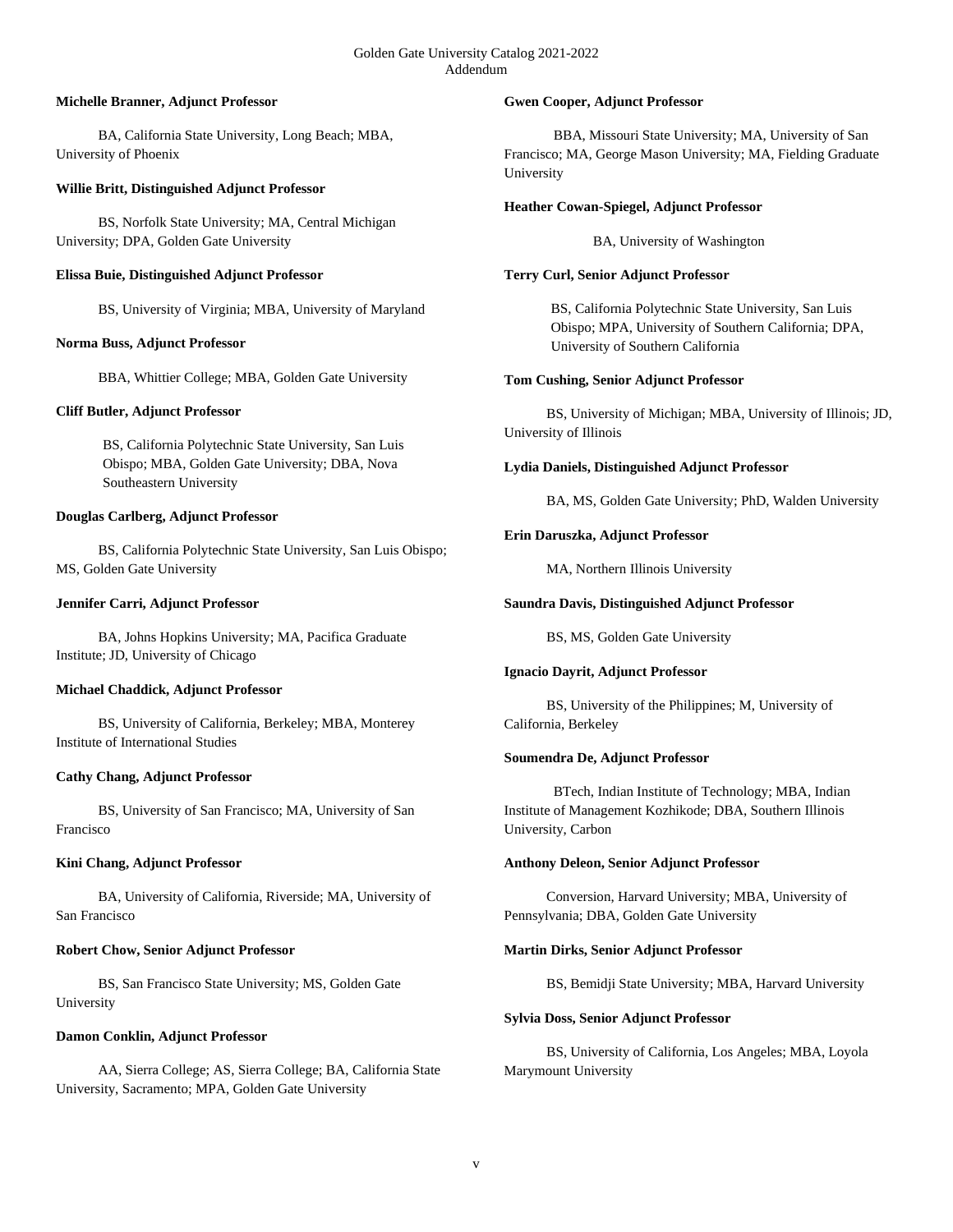#### **Theresa Dzikunu-Markham, Adjunct Professor**

 BA, University of Ghana; MA, San Francisco State University; MS, Golden Gate University

## **Larry Ebert, Adjunct Professor**

BS, University of Virginia; MBA, University of Michigan

## **Horacio Enriquez, Adjunct Professor**

BS, MS, Santa Clara University

# **Christopher Ewing, Adjunct Professor**

 BA, Saint Louis University; MA, Central Michigan University; PhD, Capella University

## **Joanne Ferris, Senior Adjunct Professor**

BA, Trinity College; MS, MAcc, Golden Gate University

## **Stewart Fisher, Adjunct Professor**

 BA, University of Pennsylvania; MBA, Kellogg School of Management

## **DaVina Flemings, Adjunct Professor**

 BS, California State University, East Bay; MPA, Golden Gate University

# **Robert Fulkerth, Adjunct Professor**

AA, Shasta College; BA, California State University, Chico; MA California State University, Chico; MS, Golden Gate University; EdD, University of California, Berkeley

# **Douglas Geier, Adjunct Professor**

 BS, University of Wisconsin, Madison; MBA, Golden Gate University

# **Neisha Geoffroy, Adjunct Professor**

 BA, California State University, Sacramento; MS, Golden Gate University

# **Ronald Gerola, Adjunct Professor**

 B, Rensselaer Polytechnic Institute; M, Stanford University; PhD, University of Southern California

# **Robert Gigliotti, Adjunct Professor**

B, Salem State University; M, University of San Francisco

#### **Shalini Gopalkrishnan, Adjunct Professor**

BS, University of Mumbai; DBA, University of Florida

## **Elaine Gregory, Adjunct Professor**

 BA, Washington Statue University; MBA, Northcentral University; DBA, Capella University

## **Xiaowei Guan, Adjunct Professor**

 MS, University of Illinois, Chicago; MBA, Golden Gate University; PhD, Case Western Reserve University

# **John Harding, Senior Adjunct Professor**

 BA, University of California, Santa Cruz; MA, University of California, Berkeley; JD, University of California, Berkeley

## **Ali Haris, Adjunct Professor**

M, National University

## **John Hawes, Senior Adjunct Professor**

 BA, University of California, Santa Barbara; MIB, American Graduate School of International Management

## **James Hays, Adjunct Professor**

 BA, University of Wyoming; MA, San Francisco State University

## **Pamela Hopkins, Adjunct Professor**

 BA, Russell Sage College; MA, Rhode Island College; MA, Fielding Graduate University

#### **James Hynes, Adjunct Professor**

 B, Suny Center, Stony Brook; M, University of California, Berkeley

# **Kerry Jackson, Adjunct Professor**

 AA, Columbia College; BA, Columbia College; MPA, Golden Gate University

#### **Nicole Jackson, Adjunct Professor**

 BA, University of California, Berkeley; MBA, University of San Francisco

## **Tina Jackson, Senior Adjunct Professor**

BS, San Jose State University; MBA, Golden Gate University

#### **Elizabeth Jetton, Adjunct Professor**

B, New School for Social Research

## **Homer Johnstone, Distinguished Adjunct Professor**

 BS, United States Military Academy; MS, University of California, Berkeley; DBA, George Washington University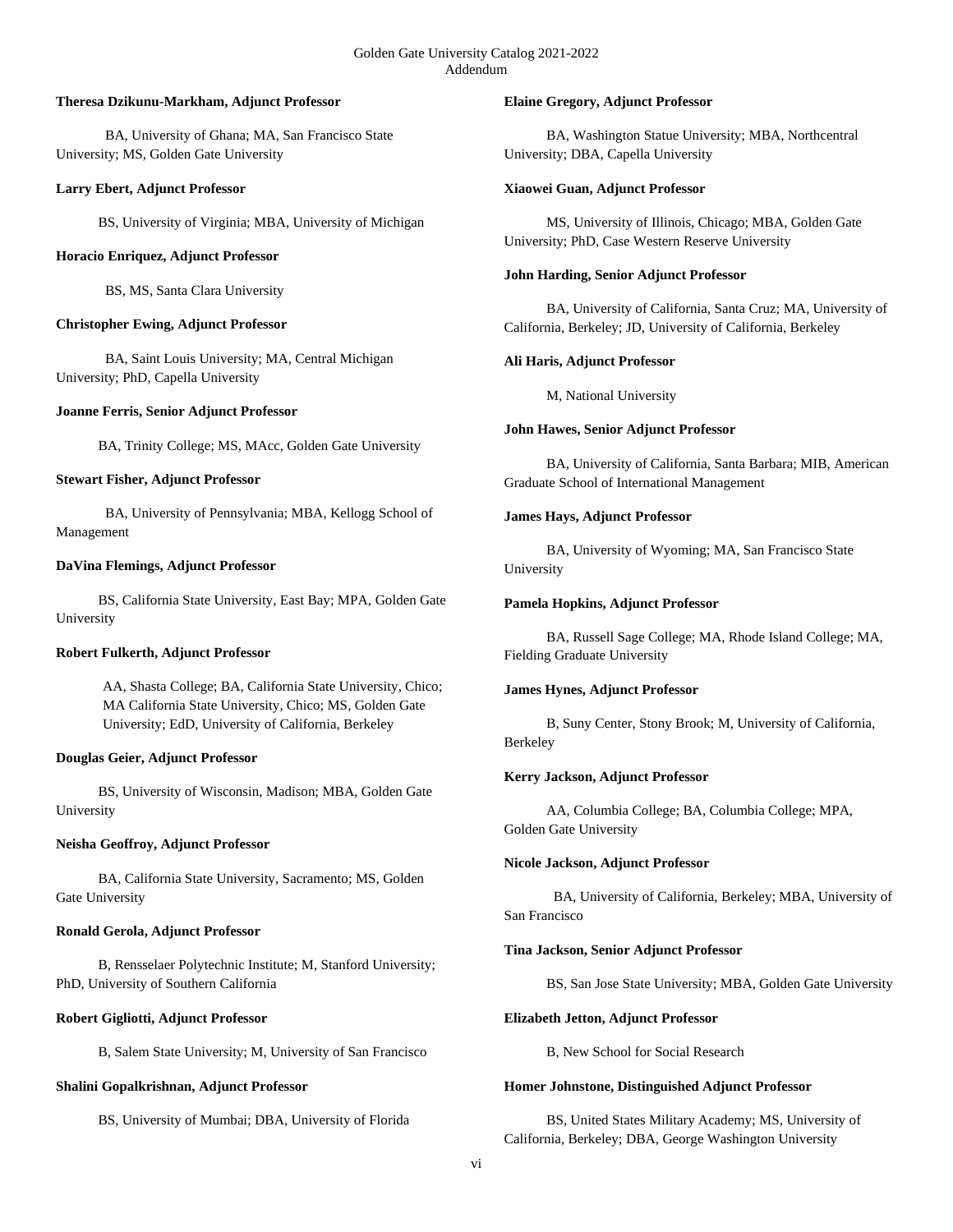#### **Richard Kohler, Distinguished Adjunct Professor**

BS, National College

## **Roger Kemp, Distinguished Adjunct Professor**

MBA, PhD, Golden Gate University

## **Arshad Khan, Adjunct Professor**

M, Stevens Institute Technology; MBA, Pace University

## **Manvinder Khroad, Adjunct Professor**

BA, York University; MS, Golden Gate University

# **Margaret Kim, Adjunct Professor**

BA, Clark University; MBA, Harvard University Extension

## **Shinmei Kiyohara, Distinguished Adjunct Professor**

BS, MBA, Golden Gate University

# **Vera Klimkovsky, Adjunct Professor**

BS, Moscow State Institute of Radiotechnics

## **Patricia Knight, Senior Adjunct Professor**

BS, Ohio State University; MS, University of California San Francisco School of Nursing; JD, University of California, Davis

# **Taiki Kondo, Adjunct Professor**

 BA, University of California, Riverside; MS, Pacific Graduate School of Psychology

# **Mary Jean Koontz, Senior Adjunct Professor**

 MS, University of South Carolina; DBA, Golden Gate University

#### **Joseph Kuo, Adjunct Professor**

BA, University of California, Berkeley

## **Amy Kweskin, Adjunct Professor**

BA, Ithaca College; MA, Golden Gate University

# **Kathy Langsam, Distinguished Adjunct Professor**

 BA, University of California, Los Angeles; MA, John F. Kennedy University

# **Stephen Lanza, Adjunct Professor**

MBA, Golden Gate University

#### **Ernesto Lara, Adjunct Professor**

BA, University of California, Berkeley; MPA, Golden Gate University

## **Aisha Leach, Adjunct Professor**

BA, University of Phoenix; MS, Golden Gate University

#### **Thomas Leal, Senior Adjunct Professor**

 BA, University of California, Berkeley; MA, University of Iowa

## **James Lee, Adjunct Professor**

 BS, Catholic University of America; MS, Rensselaer Polytechnic Institute; EngD, Rensselaer Polytechnic Institute

## **Randall Lee, Adjunct Professor**

BA, Vanderbilt University; MS, Golden Gate University

## **Tiffany Lichtig, Adjunct Professor**

 BA, California State University, Sacramento; JD, University of the Pacific

## **Christopher Lim, Adjunct Professor**

 CDIM, Singapore Institute of Management; MS, Scotland University of Strathclyde; PhD, Walden University

# **Heather Liston, Adjunct Professor**

Cert, BA, MS, Princeton University

# **Tim Loney, Distinguished Adjunct Professor**

 MPA, University of Southern California; DPA, University of Southern California

#### **Peter Lou, Distinguished Adjunct Professor**

 MBA, University of Illinois; MA, University of Iowa; PhD, University of Iowa

#### **Christopher Lynch, Adjunct Professor**

MA, Virgina Polytechnic Institute State University

#### **Roldan Mallorca, Senior Adjunct Professor**

BBA, MS, Golden Gate University

#### **Therese Martin, Adjunct Professor**

 BA, University of Kansas; MBA, DBA, Golden Gate University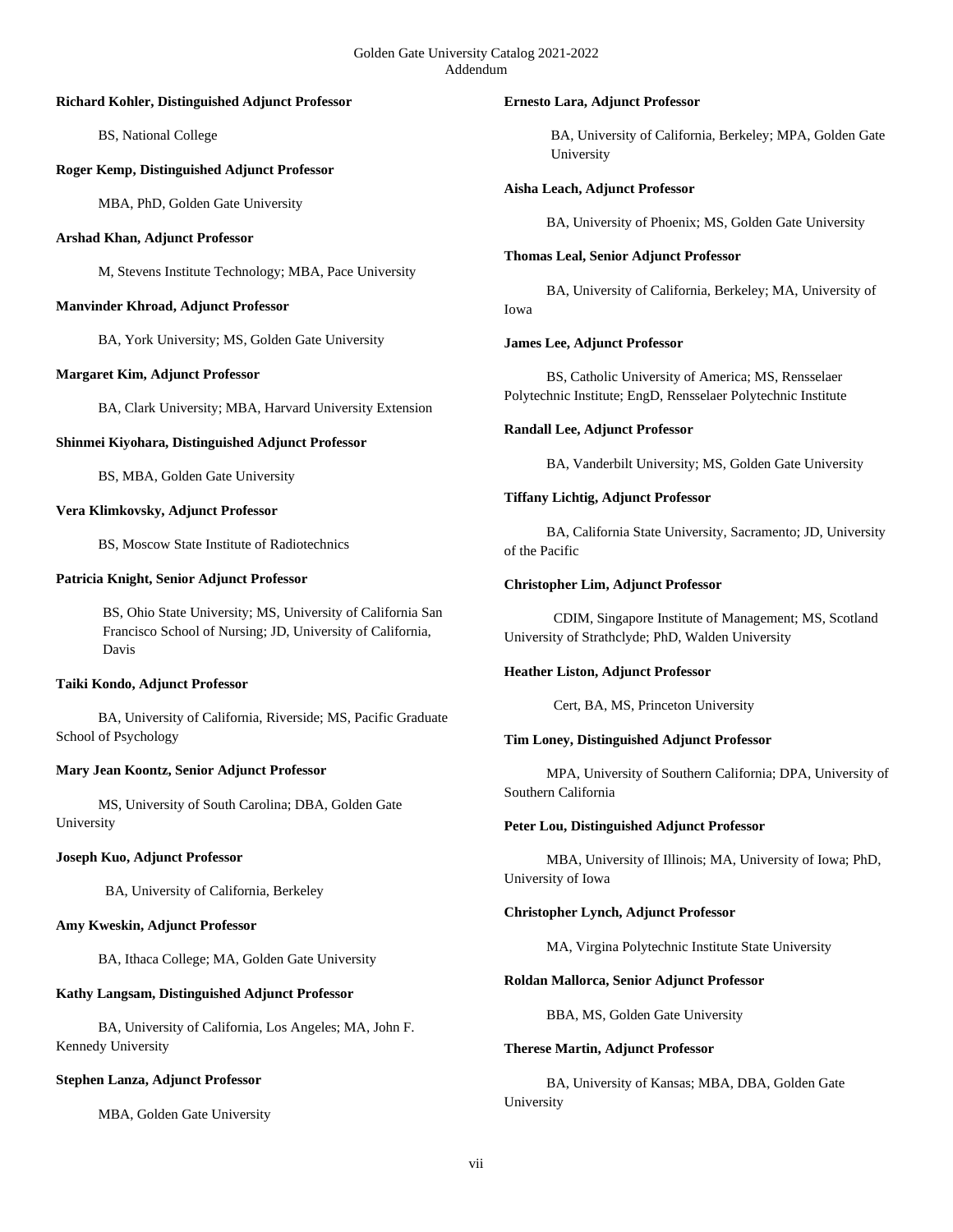## **Renee Mayne, Adjunct Professor**

 BS, State University of New York; MA, California State University, Dominiguez Hills

#### **Mary McCabe, Adjunct Professor**

 B, University of Dayton; M, DePaul University; DBA, Alliant International University

## **Martin Medeiros, Senior Adjunct Professor**

 BA, University of California, Santa Cruz; MA, California State University, East Bay

# **Sandra Mitchell, Adjunct Professor**

 BS, University of Phoenix; MBA, John F. Kennedy University

## **Marion Moreno, Adjunct Professor**

 B, University of Arizona; M, National University; PhD, University of San Francisco

## **Tommy Moreno, Adjunct Professor**

 B, California Polytechnic State University, San Luis Obispo; M, National University; PhD, University of San Francisco

#### **Stephanie Morgan, Adjunct Professor**

 BA, California State University, Fullerton; MA, Argosy University, Orange County; EdD, University of the Cumberlands

# **Mona Muggenthaler-Sabuca, Distinguished Adjunct Professor**

MBA, DBA, Golden Gate University

# **Ainsley Nies, Distinguished Faculty Professor**

 BA, University of California, Berkeley; MS, California State University, East Bay

#### **Norberta Noguera, Adjunct Professor**

MBA, University of California, Los Angeles

#### **Paul O'Donovan, Adjunct Professor**

DIP, University of Surrey; MA, Middlesex University

# **Thomas Offenbecher, Adjunct Professor**

B, University of Toledo; M, Seattle University

# **Ina Pascal, Adjunct Professor**

B, CUNY Baruch College; M, Long Island University

## **Peter Pecholcs, Adjunct Professor**

 BS, SUNY Center at Stony Brook; MS, Columbia University

## **Ly Pham, Senior Adjunct Professor**

MS, Boston University; MS, Fielding Graduate University; MBA, Pepperdine University; PhD, Fielding Graduate University

#### **Miranda Phillips, Adjunct Professor**

 BS, Texas A&M University; M, Lamar University; PhD, Northcentral University

## **Brian Pon, Adjunct Professor**

BS, University of California, Berkeley

## **Dan Popkin-Clurman, Senior Adjunct Professor**

BA, Columbia University; MA, Sonoma State University

## **Gary Quan, Adjunct Professor**

 BS, California Polytechnic State University, San Luis Obispo; MA, Western Seminary

## **Leticia Quizon, Adjunct Professor**

 BA, University of the Philippines; MBA, Saint Mary's College of California

#### **Lee Robbins, Senior Adjunct Professor**

 BA, Harvard University; MA, University of Pennsylvania; PhD, University of Pennsylvania

#### **Lance Robins, Senior Adjunct Professor**

 BA, University of Tennessee; MBA, Colorado State University, Pueblo

#### **Deanna Robinson, Adjunct Professor**

AA, College of San Mateo; BA, MS, Golden Gate University

# **George Romanko, Adjunct Professor**

MA, San Francisco State University

#### **John Rooney, Adjunct Professor**

BS, University of Miami; MS, Golden Gate University

# **Alan Roper, Senior Adjunct Professor**

 BA, MA, San Francisco State University; MS, MPA, Golden Gate University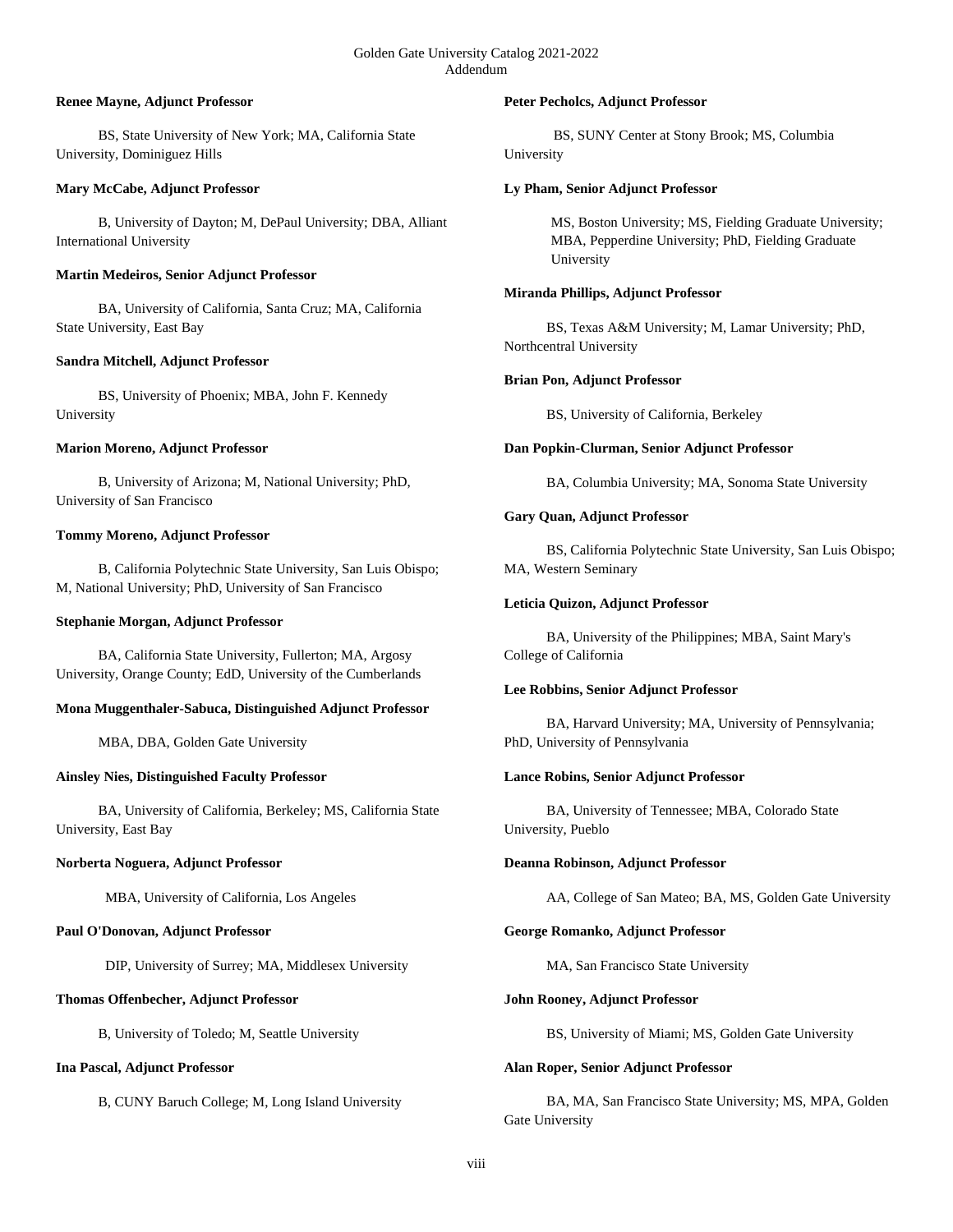#### **Sylvia Rosales-Fike, Adjunct Professor**

MPA, Harvard University

#### **Richard Rushlow, Adjunct Professor**

BA, MS, Golden Gate University

## **Daniel Ryan, Adjunct Professor**

BA, MS, Trinity College, Dublin

# **Julie Salzman, Adjunct Professor**

 BS, California State University, Chico; MS, San Francisco State University

## **Maria Cristina Samaco-Zamora, Adjunct Professor**

B, M, PhD, Ateneo de Manila University

## **Alex Sanchez, Adjunct Professor**

BA, Brown University; MA, PsyD, Wright Institute

## **Carlos Sanchez, Adjunct Professor**

 BA, University of California, Berkeley; MA, University of Virginia; MPA, Golden Gate University

## **Michael Savod, Distinguished Adjunct Professor**

MBA, Golden Gate University

#### **Elizabeth Scanlon, Adjunct Professor**

BA, University of Colorado, Boulder; M, University of Utah

# **Lawrence Schimka, Adjunct Professor**

BA, Loyola University Chicago; MBA, University of Chicago

# **Heinz Schwarz, Distinguished Adjunct Professor**

MS, University of San Francisco

# **Henry Siegel, Senior Adjunct Professor**

JD, Cornell University

#### **Demond Simmons, Adjunct Professor**

AS, Mission College; BS, San Jose State University; MBA, California State University, East Bay; DBA, Golden Gate University

# **Ted Simon, Adjunct Professor**

 BA, Colgate University; MBA, Northwestern University Kellogg School of Management

#### **Yvette Smith-Smith, Senior Adjunct Professor**

MS, Golden Gate University

#### **Stephan Sorger, Adjunct Professor**

 B, California Polytechnic State University, San Luis Obispo; M, University of Southern California

## **Satish Subramanian, Adjunct Professor**

 BS, University of Mumbai; MBA, California Lutheran University

## **Leslie Swanson, Adjunct Professor**

 B, Blackburn College; MEd, University of Nebraska, Omaha; MBA, University of Utah

## **Blodwen Tarter, Adjunct Professor**

 BA, Stanford University; MA, Stanford University; MBA, University of Chicago; PhD, Golden Gate University

## **Christian Teeter, Adjunct Professor**

 BA, Colgate University; MBA, University of Southern California; EdD, University of Southern California

#### **Richard Trutz, Senior Adjunct Professor**

MBA, University of California, Davis

#### **Chad Tynan, Adjunct Professor**

 BA, University of California, Los Angeles; MA, Golden Gate University

# **Evan Uribe, Adjunct Professor**

MS, Golden Gate University

#### **Alexander Vaughan-Bonterre, Adjunct Professor**

M, University of San Francisco; PhD, Walden University

#### **Bhanu Viswanadha, Adjunct Professor**

 MS, Indian Institute of Technology Kharagpur; M, Defence Institute of Advanced Technology

#### **Roger Warren, Adjunct Professor**

 B, Wayne State University; MBA, Central Michigan University

## **Bruce Wasserman, Senior Adjunct Professor**

 BA, MA, Binghamton University; PhD, Washington State University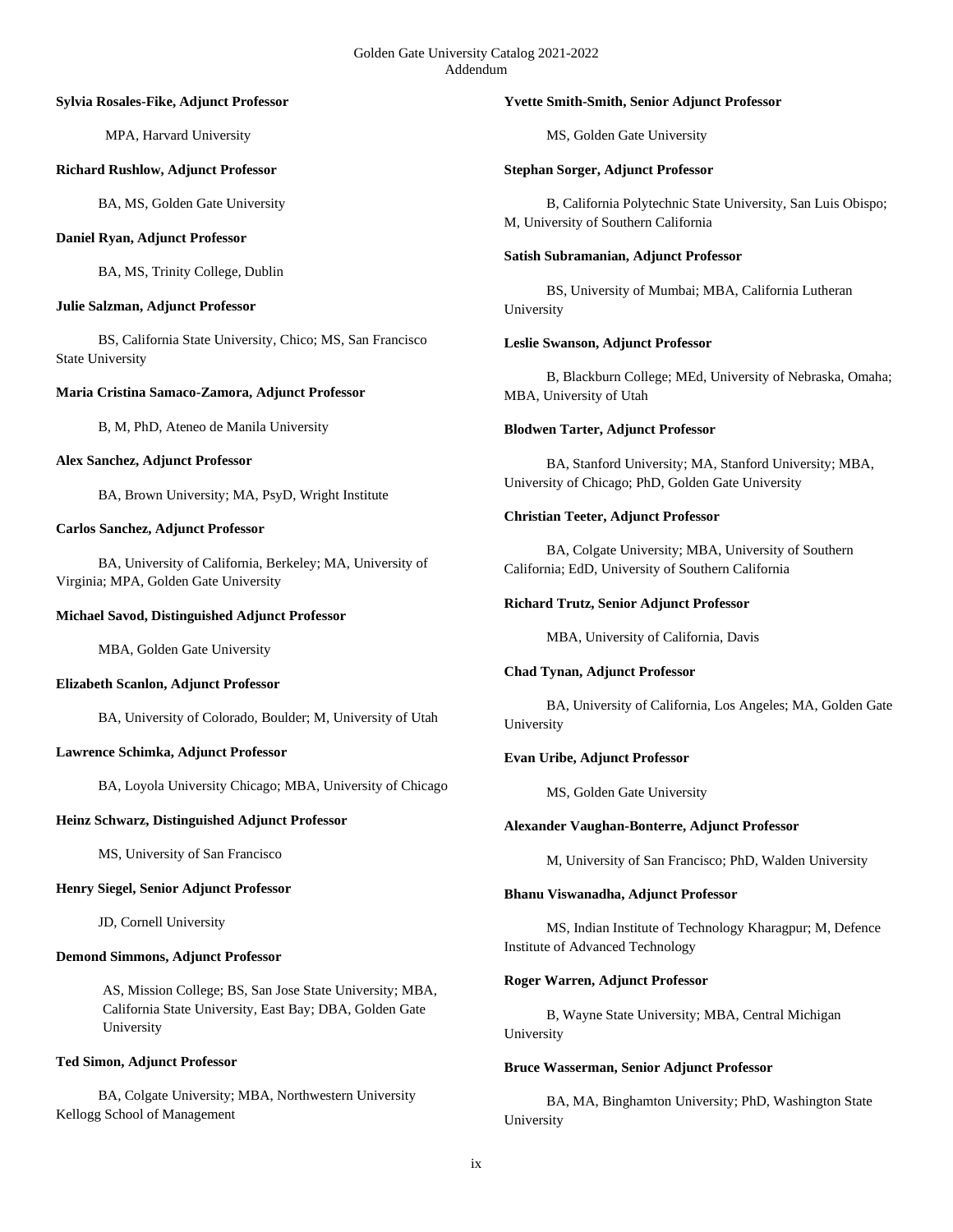## **Jon Yankee, Adjunct Professor**

BA, University of Richmond; M, Arizona State University

## **Hellen Yelluas, Adjunct Professor**

M, St. Petersburg State Polytechnic University

## **David Yeske, Distinguished Adjunct Professor**

 BS, MA, University of San Francisco; DBA, Golden Gate University

# **Wai Yip, Adjunct Professor**

 BS, San Francisco State University; MS, Golden Gate University

## **Sheweet Yohannes, Adjunct Professor**

BBA, Strayer University; MS, Golden Gate University

## **Chris Yost-Bremm, Adjunct Professor**

 B, M, California State University; M, Georgia Institute of Technology; PhD, Texas A&M University

## **Joe Zarate-Sanderlin, Adjunct Professor**

B, M, St. John's University, M, Pacifica Graduate Institute

#### **Saida Zeidan, Adjunct Professor**

 BS, San Francisco State University; MBA, DBA, Golden Gate University

#### **Aihua Zelinsky, Adjunct Professor**

 MA, California Polytechnic State University, San Luis Obispo; DPA, Golden Gate University

#### **Iana Zemniakova, Senior Adjunct Professor**

 BS, Academcy of Business Administration; MAcc, MBA, Golden Gate University

# **David Ziegler, Adjunct Professor**

 BS, Denison University; PhD, Massachusetts Institute of Technology

#### **Bahman Zohuri, Adjunct Professor**

 BS, MS, University of Illinois; MS, PhD, Eastern New Mexico University

# **Bruce F. Braden School of Taxation**

## **Michael Dore, Adjunct Professor**

BS, San Francisco State University; MBA, San Francisco State University; LLM (Taxation), JD, Golden Gate University

## **Melinda Fisher, Senior Adjunct Professor**

 BA, Indiana University; LLM, Georgetown University; JD, American University

## **Timothy Fitzgibbon, Senior Adjunct Professor**

 BA, California State University, Fullerton; LLM, New York University; JD, Loyola Marymount University

## **Derek Gee, Adjunct Professor**

 BS, University of California, Riverside; MS, MS, Golden Gate University

#### **Mehrdad Ghassemieh, Adjunct Professor**

 BBA, University of Washington; LLM, University of Washington; JD, Gonzaga University

#### **David Hardesty, Senior Adjunct Professor**

MBA, Golden Gate University

# **Jeffrey Haveson, Adjunct Professor**

BS, University of Pennsylvania; MBA, New York University

# **Lassanna Karrim, Adjunct Professor**

BS, University of Southern California

# **George Koutouras, Adjunct Professor**

JD, University of Detroit Mercy

#### **Matthew Kramer, Adjunct Professor**

 BA, University of Michigan; MA, Indiana University; JD, PhD, University of California, Berkeley

#### **Rocco Lamanna, Adjunct Professor**

BBA, Central Washington University; MA, California School of Professional Psychology; EdD, Alliant International University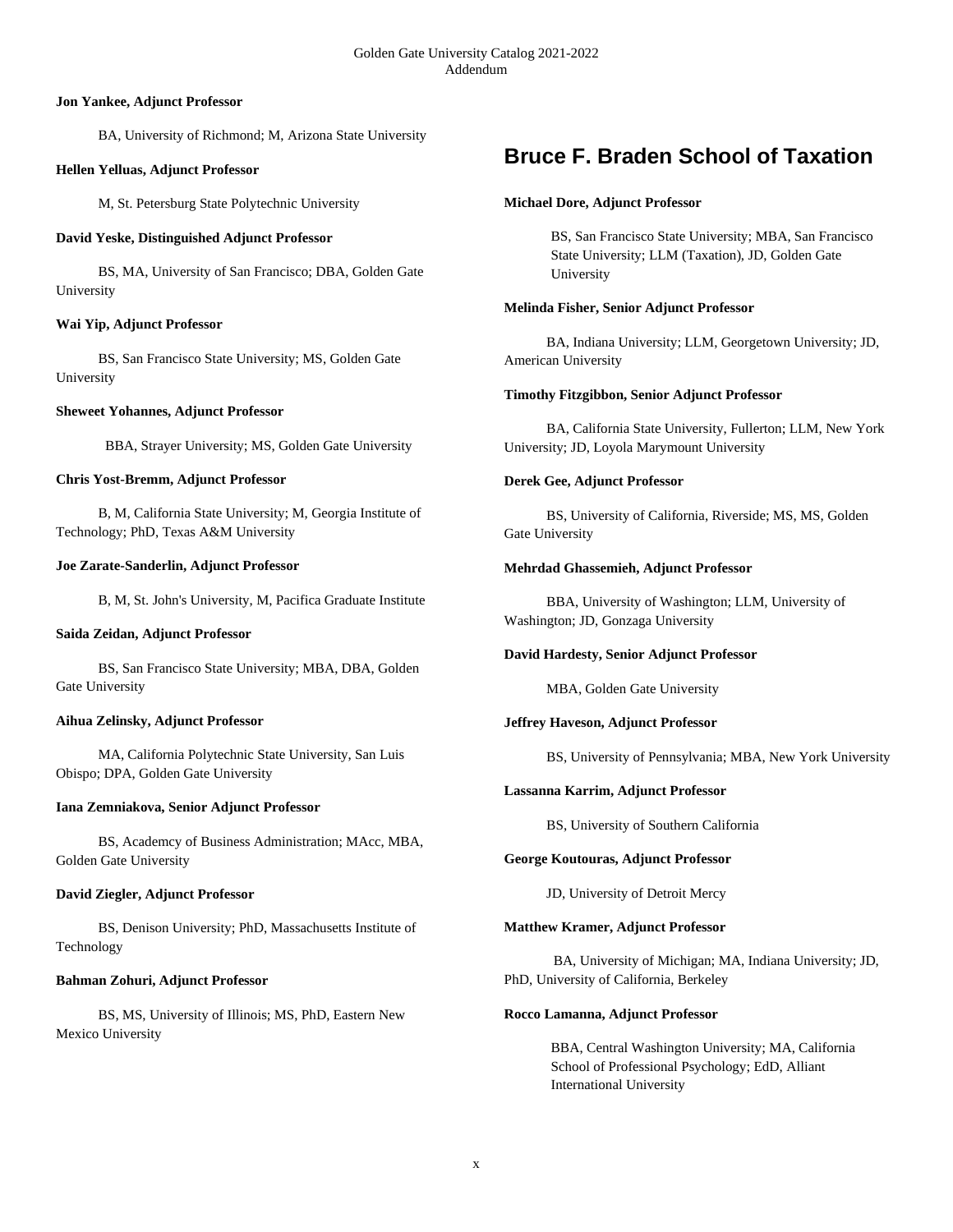#### Golden Gate University Catalog 2021-2022 Addendum

#### **Christine LeGrand, Adjunct Professor**

BA, University of Western Ontario; Cert, University of California, Berkeley; MS, MAcc, Golden Gate University

#### **Quyen Liu, Adjunct Professor**

 BS, California State University, Pomona; MS, Golden Gate University

## **Amy McLellan, Dean**

 BA, Brandeis University; LLM (Taxation), Boston College; JD, Northeastern University

# **Tenny Mickey, Adjunct Professor**

 MA, Fielding Graduate University; PhD, Harvard University Extension

#### **Rao Mikkilineni, Senior Adjunct Professor**

B, Japan-American Institute of Management Science

#### **Justin Miller, Adjunct Professor**

 BA, University of California, Berkeley; LLM, JD, New York University School of Law

#### **Kevin Nishioka, Adjunct Professor**

BS, California State University, Sacramento

## **Anthony Nitti, Adjunct Professor**

BS, College of New Jersey; M, University of Denver

#### **Kirk Paxson, Distinguished Adjunct Professor**

LLM (Taxation), Golden Gate University

#### **Donald Rath, Adjunct Professor**

 BA, Yale University; MS, Golden Gate University; MBA, Hass School of Business

#### **Dorothy Roer, Senior Adjunct Professor**

BA, University of Washington; MS, Golden Gate University

#### **Gregory Roer, Adjunct Professor**

BA, University of Washington; MS, Golden Gate University

#### **Navineet Sethi, Adjunct Professor**

 BBA, University of Texas; LLM (Taxation), Golden Gate University; JD, University of Texas

#### **Daniel Thompson, Adjunct Professor**

BS, California State University, Long Beach

#### **Jon Vaught, Adjunct Professor**

 BA, University of California, Berkeley; LLM (Taxation), Golden Gate University; JD, University of California, Davis

#### **Gregory White, Adjunct Professor**

MS, Golden Gate University

# **Kirsten Wolff, Adjunct Professor**

 BA, New York University Steinhardt School; JD, Stanford University

## **Kathleen Wright, Adjunct Professor**

BS, Florida State University; MBA, New York University; LLM (Taxation), Golden Gate University; JD, Fordham University

# **School of Undergraduate Studies**

#### **Sarah Alexander, Adjunct Professor**

BA, University of California, Santa Cruz; MA, State University of New York

#### **Andrei Antokhin, Senior Adjunct Professor**

PhD, Graduate Theological Union

#### **Ruth Astle Samas, Senior Adjunct Professor**

BA, San Francisco State University; SJD, Golden Gate University

#### **Christine Austin, Adjunct Professor**

BS, California State University, East Bay; MBA, Golden Gate University

#### **Gwendolyn Ball, Distinguished Adjunct Professor**

BA, University of Nevada, Reno

#### **Marnie Binder, Adjunct Professor**

 BA, University of California, San Diego; MA, New York University; PhD, University of Alcala

#### **Willie Britt, Distinguished Adjunct Professor**

 BS, Norfolk State University; MA, Central Michigan University; DPA, Golden Gate University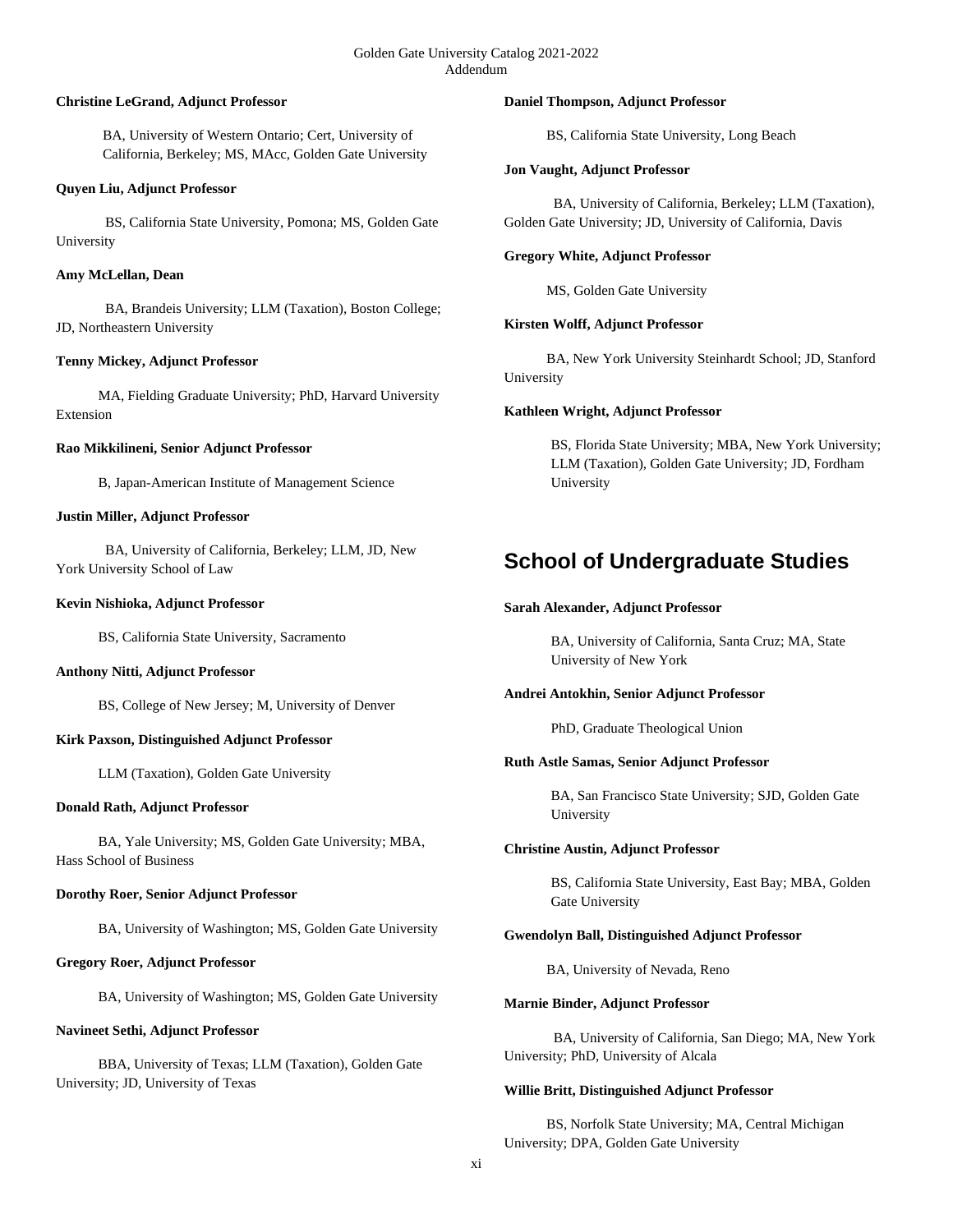#### **Katherine Cascamo, Adjunct Professor**

MA, Gonzaga University

## **Siew-Wai Chin, Adjunct Professor**

PhD, University of California, Davis

## **Jeffrey Chon, Adjunct Professor**

 BA, Washington State University; MA, St. Mary's College, California

# **Damon Conklin, Adjunct Professor**

 AA, Sierra College; AS, Sierra College; BA, California State University, Sacramento; MPA, Golden Gate University

# **Barbara Cully, Distinguished Adjunct Professor**

BA, San Diego State University; MFA, University of Iowa

# **Terry Curl, Senior Adjunct Professor**

BS, California Polytechnic State University, San Luis Obispo; MPA, University of Southern California; DPA, University of Southern California

# **Emma Davis, Adjunct Professor**

 BS, Mount St. Mary's College; MBA, Mount St. Mary's College

# **Eric Easton, Adjunct Professor**

 BA, California State University, East Bay; MS, California State University, East Bay

# **Barry Ebner, Adjunct Professor**

BFA, University of Texas, Austin

# **Didem Ekici, Adjunct Professor**

 BA, Middle East Technical University; MA, Salem State University; EdD, University of San Francisco

# **Denise Gibson, Senior Adjunct Professor**

 BA, Oberlin College; MA, Stanford University; MBA, San Jose State University

# **Paul Andrew Gorgonio, Adjunct Professor**

BA, University of the Philippines, Diliman; MBA, Hult International Business School; MBA, International Technological University

#### **John Harding, Senior Adjunct Professor**

 BA, University of California, Santa Cruz; MA, University of California, Berkeley; JD, University of California, Berkeley

## **Laurie Haskell, Adjunct Professor**

 BA, University of New Hampshire; MS, San Francisco State University

# **Henry Hirschel, Adjunct Professor**

 BA, University of Washington; MS, Indiana University; DBA, Golden Gate University

## **Simone Hoelck, Adjunct Professor**

 BA, Golden Gate University; MS, San Francisco State University; MA, San Francisco State University

## **Brandy Howard, Adjunct Professor**

BA, Pardue University; MPA, Arizona State University

## **Carol Jameson, Senior Adjunct Professor**

 BA, University of California, Santa Cruz; MFA, Mills College

## **Nathan Johnson, Adjunct Professor**

 AA, Modestor Junior College; BA, California State University, Stanislaus; MS, University of California, Berkeley

# **Vera Klimkovsky, Adjunct Professor**

BS, Moscow State Institute of Radiotechnics

# **Mary Lawrence, Adjunct Professor**

 AA, St. Louis Community College; BA, MA, St. Louis University

# **Thomas Leal, Senior Adjunct Professor**

 BA, University of California, Berkeley; MA, University of Iowa

#### **James Lee, Adjunct Professor**

 BS, Catholic University of America; MS, Rensselaer Polytechnic Institute; EngD, Rensselaer Polytechnic Institute

#### **Elizabeth Lindsay, Adjunct Professor**

BS, San Francisco State University

# **Chase Manning, Adjunct Professor**

MFA, St Mary's College, California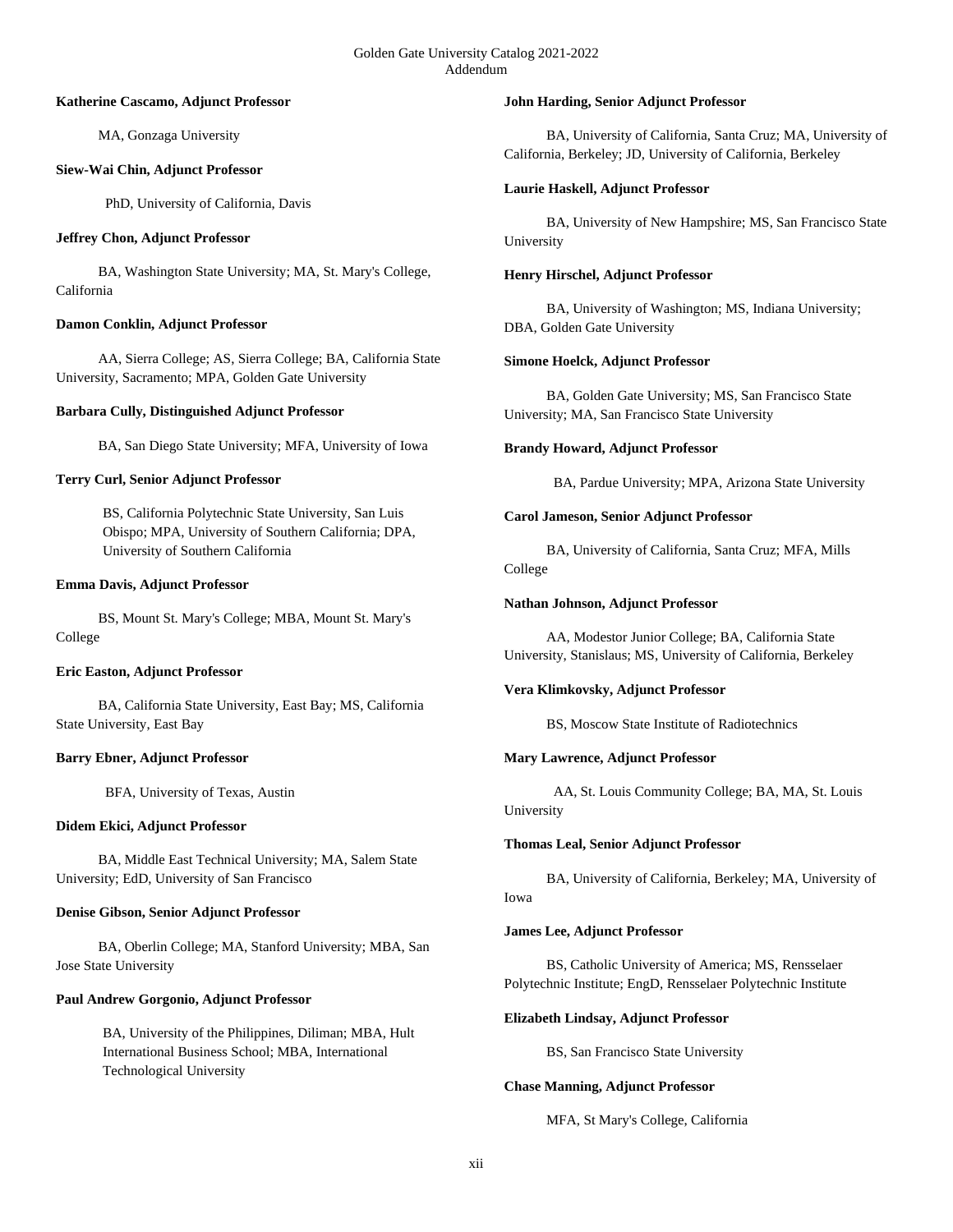#### **Dennis Markunas, Adjunct Professor**

 BS, Rensselaer Polytechnic Institute; MBA, Golden Gate University

## **Scott McClintock, Adjunct Professor**

 MA, University of California, Irvine; PhD, University of California, Irvine

## **Martin Medeiros, Senior Adjunct Professor**

 BA, University of California, Santa Cruz; MA, California State University, East Bay

## **Angela Melero, Adjunct Professor**

BA, MBA, Golden Gate University

## **Hassan Mirza, Adjunct Professor**

 BS, California State University, East Bay; JD, University of the Pacific

## **James Moore, Adjunct Professor**

 BS, San Diego State University; BA, San Diego State University; MA, University of Southern California

## **Cang Nguyen, Adjunct Professor**

AS, Rock Valley College; BS, Northern Illinois University; MS, San Jose State University; MBA, DBA, Golden Gate University

## **Shana Nielsen, Senior Adjunct Professor**

BA, University of Oregon; MA, Golden Gate University

# **Dan Popkin-Clurman, Senior Adjunct Professor**

BA, Columbia University; MA, Sonoma State University

# **Lance Robins, Senior Adjunct Professor**

 BA, University of Tennessee; MBA, Colorado State University, Pueblo

# **Tristan Rogers, Adjunct Professor**

 BA, Concordia University; MA, Queens University; PhD, University of Arizona

# **Victor Shin, Distinguished Adjunct Professor**

BA, Sonoma State University; MBA, Golden Gate University

#### **Brian Stark, Adjunct Professor**

MEd, Doane College

## **Rebecca VanDeVoort, Adjunct Professor**

B, University of Minnesota; M, Mills College

## **Kim Westerman, Senior Adjunct Professor**

 BA, University of North Carolina at Wilmington, MA, University of Arizona

## **Natalie Williams Munger, Senior Adjunct Professor**

BA, University of California, Davis; MA, Sonoma State University

# **Kenneth Yu, Adjunct Professor**

 BS, Acadia University; MS, University of Windsor; PhD, Southern California University

## **Aihua Zelinsky, Adjunct Professor**

 MA, California Polytechnic State University, San Luis Obispo; DPA, Golden Gate University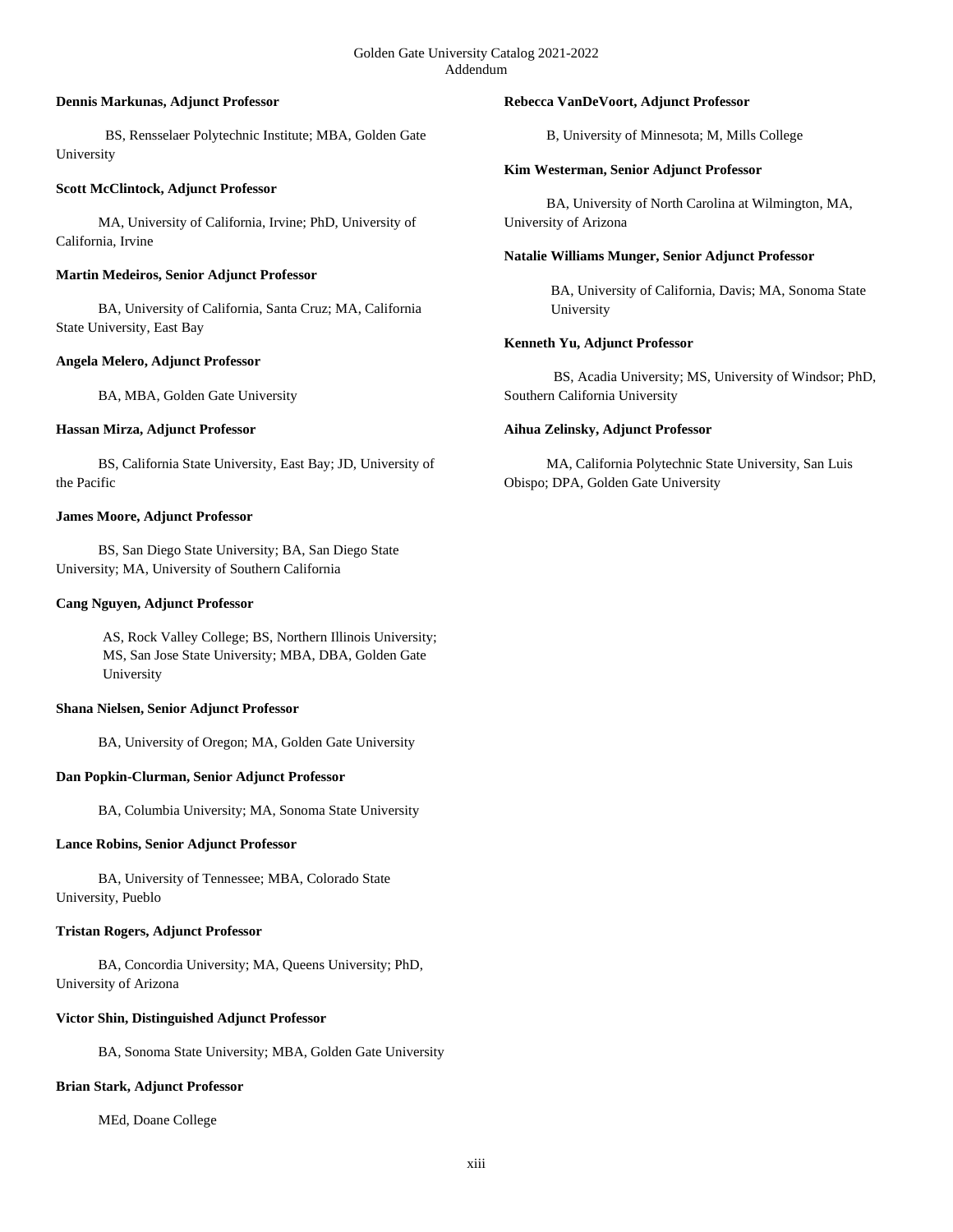# **Personnel**

# **Board of Trustees**

**Barbara Mendelson, BS**

Chair

**Chip Conradi, JD, MBA**

Vice Chair

# **Randy Merk, MBA**

Past Chair

**Tracey Edwards, JD, LLM**

Treasurer

**Cynthia Eisenberg, MS Taxation**

Secretary

**Melinda A. Dunn, MBA**

Member

**Roi L. Ewell, MS**

Member

## **Frank Felicelli, MBA**

Member

**Scott Ferrell, EMBA**

Member

**Yvette Hollingsworth Clark, MBA**

Member

# **Russell L. Jones, BBA**

Member

**Robert H. Patterson, MS, MBA**

Member

**Debra Plousha-Moore, MS**

Member

**Francis Ryu, JD**

Member

#### **Van Ton-Quinlivan, MA**

Member

**Nancy Tully, JD**

Member

**Michael Vomund, JD**

Member

# **Executive Team**

## **David J. Fike, PhD**

President

**Michael Bazeley, BA**

Interim Marketing Lead

# **Colin Crawford, JD**

Dean, School of Law

**Nate Hinerman, PhD**

Interim Dean, School of Undergraduate Studies

**Amy McLellan, JD, LLM**

Dean, Graduate Programs (Business, Tax, Accounting) and Director, LLM Taxation & Estate Planning

## **Brad Mitchell, MBA**

Interim Chief Financial Officer

#### **Henry Taylor, MA**

Vice President for University Advancement

# **Academic Affairs**

# **Marina Logachev, MA**

Director

# **Steven Lind, MBA**

University Registrar

Vacant

Provost